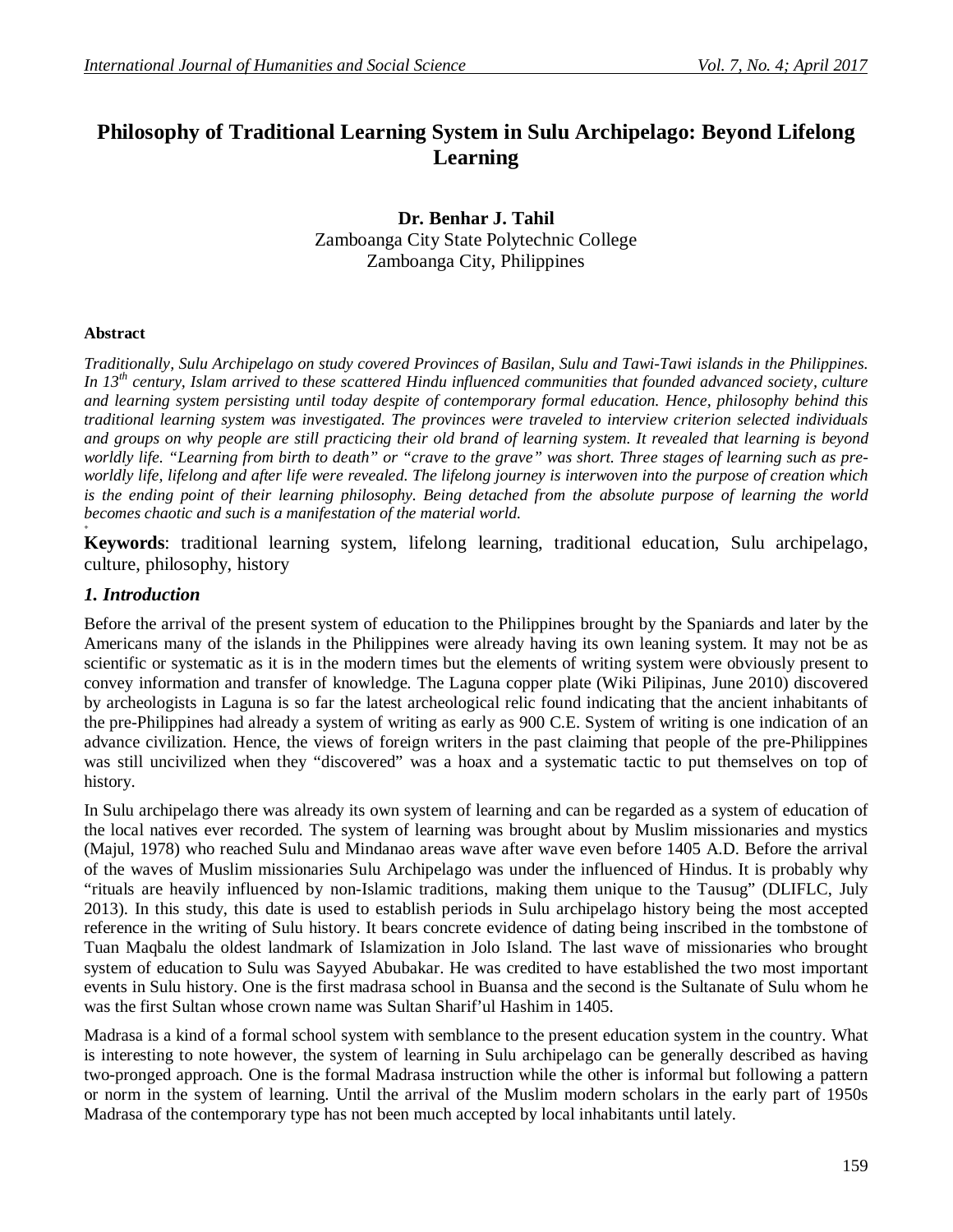Hence, the system of instruction practiced in Sulu archipelago was more of the second informal one. The Muslim Filipinos in Sulu Archipelago especially their elders have been used to this kind of learning processes. In terms of effectiveness, obvious results have been observed in changing the life of the people exposed to this kind of informal learning. It is in this situation where this study explored viz-a-viz the present concept of lifelong learning as propagated by UNESCO.

This research attempted to investigate the philosophy of Traditional Learning System (TLS) in Sulu Archipelago in reference to the concept of lifelong learning. Specifically, the study attempted to find out the following: the reasons of the respondents for continuous adherence to the traditional learning; examined the major contents that were identified; the application of its process in the actual life of the learners; and the similarities and relatedness of traditional learning to the concept of lifelong learning.

This research study posted very significant contributions to the many important sectors of the Philippine society as a whole. It is a subject that needs more understanding to the differing cultural practices of the people in Sulu Archipelago from the rest of the Filipinos. Because it remains a close book to many writers, researchers and educators at this advanced age the research opened a new dimension of subject matter. It is a fact that this subject has not been fully explored, not been understood and appreciated by educators specially the authorities responsible in Philippine education. Thus, this study was conducted to bring out the significance of the subject and invite others to pursue the field being important to many social ills like the Mindanao problem and the promotion of understanding to eliminate biases and discriminations. Education authorities like the Commission on Higher Education and the Department of Education likewise could take the study as a reference for consideration in drafting educational contents and policies.

Traditional learning system of Muslims in Sulu Archipelago is a broad phase of teaching-learning processes. It is as broad as the modern concept of education itself. Hence, it necessitated the definition of focus in order to trim down the areas of concern. Included in the study were the reasons presented by the respondents why they were still into the traditional learning despite of the present trend of education system. What were there in the concepts of traditional learning system that are found in lifelong learning?

The conduct of this research was guided by the concept of Lifelong Learning. Lifelong learning is conceptualized as "the continuation of conscious learning throughout the lifespan" (OECD, 1996, in Field, 2006). Lifelong learning recognizes learning of individuals throughout a lifetime as it also recognizes formal, non-formal and informal setting. It cuts across schools and post-school distinctions to suggest a learning process which spans the whole of one's life" It "includes people of all ages learning in a variety of contexts—in educational institutions, at work, at home and through leisure activities" The LLQC presented the concept of lifelong learning in a diagram below.

# *2. Research Methods*

The study employed a qualitative approach using descriptive survey research. The designed was used considering the nature of the subject matter. The subject of the research requires in-depth investigation for in-depth narratives in the presentation of data in order to fully describe the details of its nature so that desired understanding could be achieved. It is through narratives that the important information on the subject of research could be presented, thus, a qualitative approach was appropriately necessary.

The decision to use qualitative approach in this research was likewise highly influenced by the kind of respondents of the study. They were traditionalists in the literal sense being the lovers of their traditions. As traditionalists the respondents were non-readers as well as non-writers of English alphabets. Their own system of writing was Arabic used in local vernacular whether Yakan, Sama, or Tausug. It therefore suggested the most appropriate instruments for data gathering of qualitative study which will be discussed in the succeeding paragraphs.

Sulu Archipelago historically is defined as "the 400 or so islands of the Sulu Archipelago, bounded on the west by the Sulu Sea and on the east and south by the Celebes Sea, lie between 4°30′ and 6°50′ N and 119°10′ and 122°25′ E" (Encyclopedia of World Cultures, *1996 ).* It mainly includes the present provinces of Tawi-Tawi, Sulu, Basilan, Zamboanga Peninsula, Island of Palawan and North Borneo and the seas engulfing and connecting these islands. As far as the locale of the study is concerned the researcher limited only its study to the three main islands comprising the Sulu Archipelago.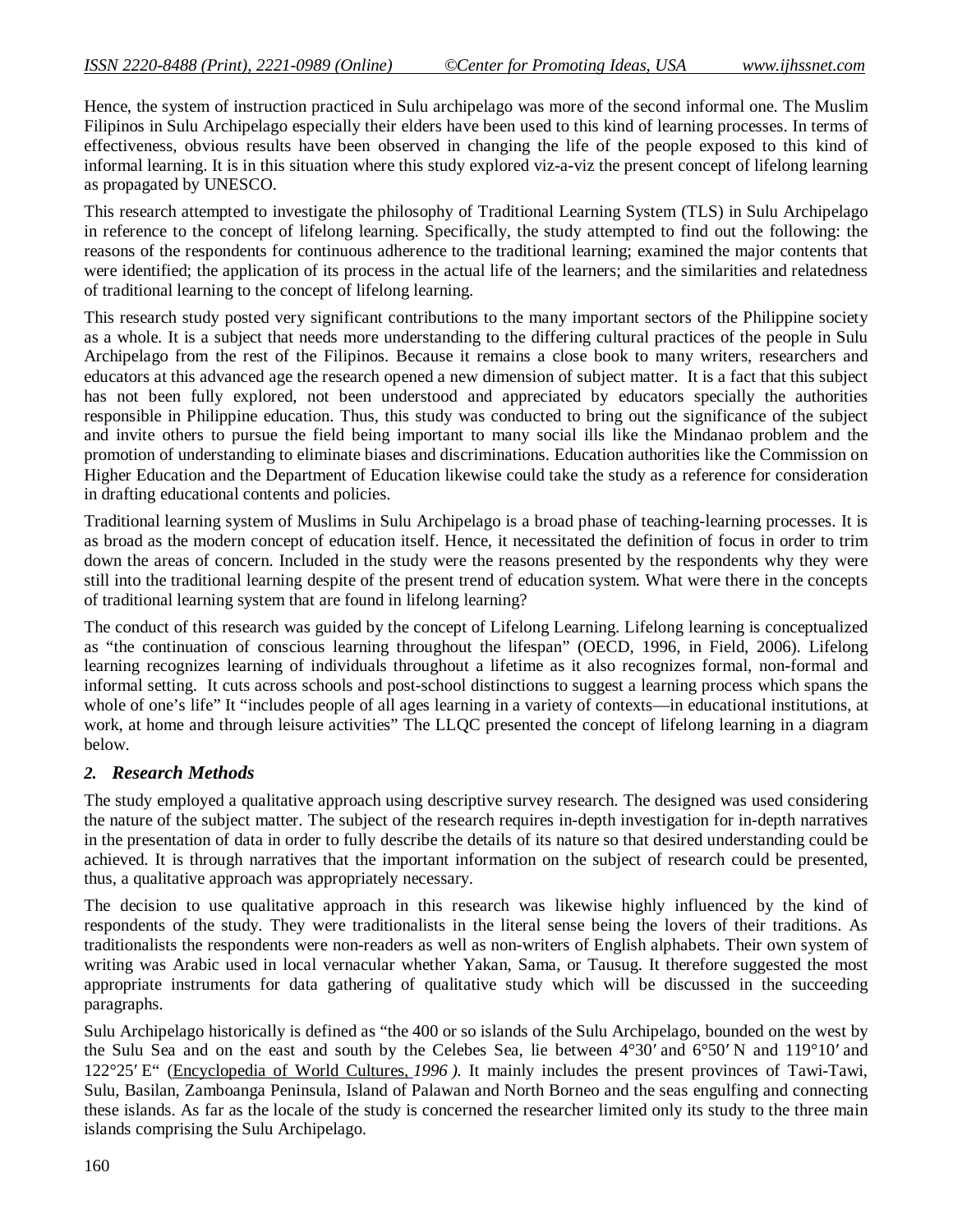It was so because the majority of the populations that still practice the traditional education are confined presently to these areas and the islands and islet communities therein. Hence, only the Provinces of Basilan, Sulu and Taw-Tawi were the locale of this study. The respondents were a total of thirty two individuals regardless of age who were exposed at least one year to the segments of traditional learning system whether practicing it or not. Five of them were individuals who engaged in teaching the traditional learning system and the third respondents of twenty seven were learned folks or religious leaders who practiced the teachings of traditional learning system like "guru" or religious person.

The instrument used in gathering the data was in-depth interview using guide questions formulated through the principle of referential deduction. That is, the questions covered and elicited information about the variables specified in the research problem. The variables in the research problems were given specifics and concretizations by defining the operational definition of key variables and other terms for easy identification of data. In this sense, all the details of information that were needed to answer questions in the statement of the problem were satisfactorily covered. All of these processes were in referenced to the variables deduced from the problem statements.

In-depth Interview as a research instrument of this study was in the form of an informal open ended guide no holds-bar questions for respondents who cannot or hardly read and write English alphabet. DLIFLC (2013) claimed "as many as 56% of people in some parts of Sulu have never been to school." Interview guide questions were constructed in three main parts. The first part comprised questions on the reasons of the respondents for continuously studying in the traditional learning system, the second part were on major contents of traditional learning system and the third part was on the application of the process in the actual life of the learners. In the selection of respondents for this study, two types of non-probability sampling technique were utilized. They were the Snow-ball or chain sampling while the other was the criterion-reference sampling technique.

After the first respondent was identified, he was asked to identify another individual who qualify as respondents in accordance with the criteria specified in the table for criterion-reference sampling. After then, each successive participant respondent was named by the preceding individual respondents that comprised the chain. Respondent referral was used as basis for choosing the possible samples. The simple table below is a criterion table that determined the attributes of an individual who qualified as respondents to this research. He must have been able to satisfy the criteria set below to become respondent. The gathering of data for this research was really difficult. It was due to the problem in identifying individuals who will satisfy the criteria indicated in the criterion reference. However, with the use of snow-ball or chain sampling as another method of identifying the respondents difficulties were overcome.

The researcher started the gathering of data by identifying groups of individuals who were engaging in spiritual studies. There were circle of spiritual studies known to the researcher in almost all of the three provinces included in the locale of the study such as Basilan, Sulu and Tawi-Tawi. From them information was gathered on who were those to qualify as respondents. The researcher had to travel to the three provinces to gather the data. The researcher also used some of his contacts in these three provinces to arrange an appointment with the qualified respondents in order to save time during the data gathering. To increase the reliability of the research, the researcher recorded all the proceedings of interview. Parts of it were presented in the manuscript as a proof of data gathering. The data were interpreted using pre-categorization and emerging categorization processes. It is in the principle of attribution that each group of words attributed to a particular matter, thing or phenomenon yield a particular message or groups of messages. The process of categorization provided meanings to the data collected in the study. The research was guided by the concept of Theory of Lifelong Learning propagated by the UNESCO and other exponents.

# *3. Results and Discussions*

### *3.1. Reasons of the Respondents for Continuously Adhering to the Traditional Learning*

Taking note of the common responses of the respondents as grouped according to research objectives it could be seen that all of them pertain to religiosity, salvation, path to the divine, divine command, and paradise or the life hereafter. It could be said that to the people in Sulu Archipelago who are still engaging in traditional learning system they have a different perspective in acquiring knowledge. Basically, it is learning with emphasis in salvation and therefore religious in nature.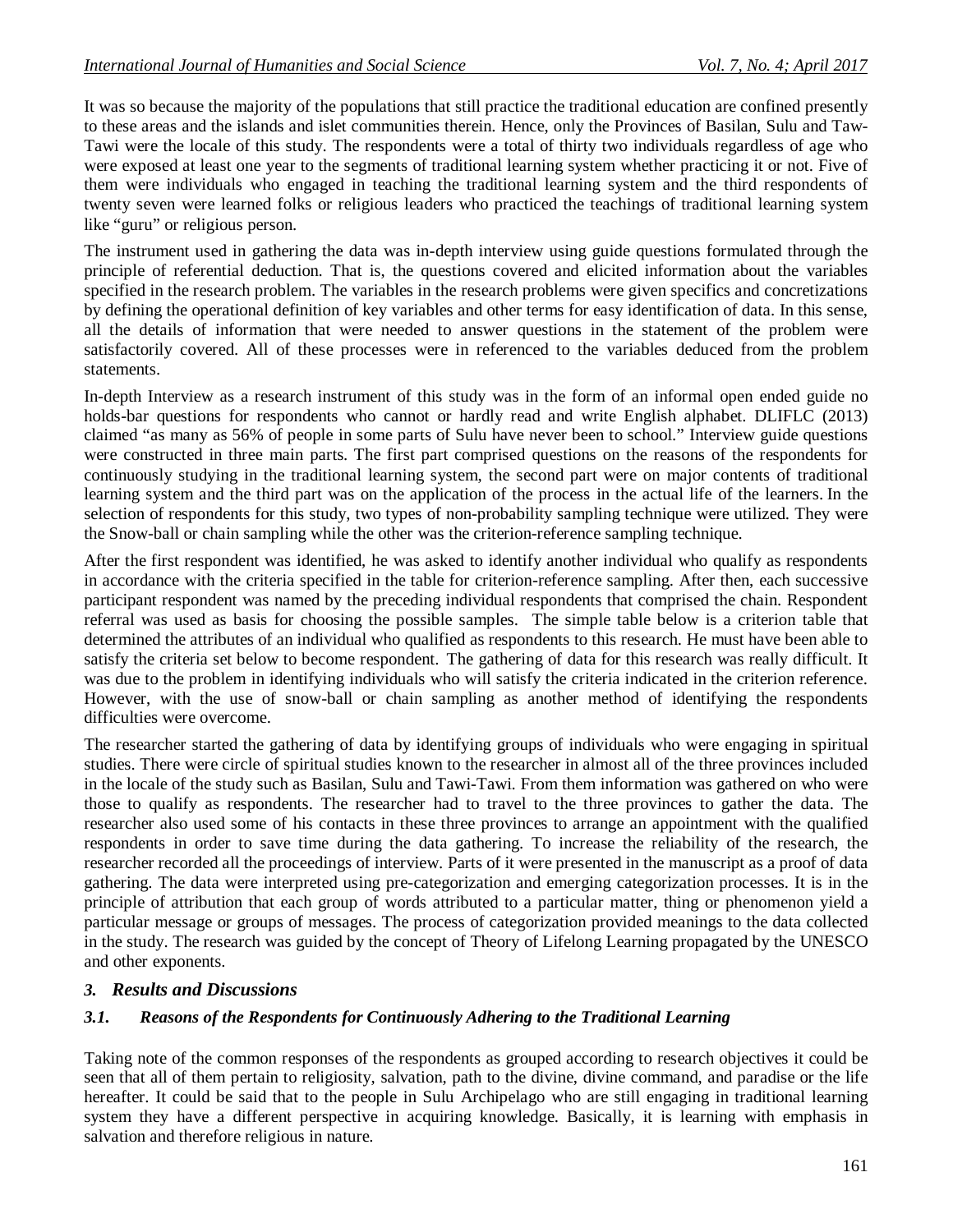Sulu Archipelago was ripened by time setting a strong foothold of religiosity. As Sathier (2016) described "Islam was later reinvigorated in Sulu by Sufi missionaries, who came from Arabia or Iraq via Malaya and Sumatra." When it was reinvigorated it means religiosity had been in Sulu Archipelago even before the arrival of the Sufi missionaries. Sathier further described that "the date of earliest Islamic penetration is uncertain, but initial contact possibly began in late Sung times, when Arab merchants opened direct trading links with southern China by way of the Sulu Archipelago. "

When the respondents were asked in the most cordial way during in-depth interview on why did those reasons came to be of religious tone, they then explained the basic reason where the above emanated. They also reasoned that until presently they are still stocked in the practice of the traditional learning system in some point at par with the formal education introduced by the west more than five hundred years ago because of the same cause. Their responses revealed deep and unappreciable points if the life and culture of the Muslims in Sulu Archipelago are not understood. Their answers were strange because respondents pointed out that the beginning of learning does not exist only in worldly life. That means it is not only from birth to death, but something like from life in the womb to the life inside the graveyard. Learning exists even at pre-worldly life. To them, an individual has not yet existed in the face of the earth but learning has already started to take place. This belief is supported by the description of Sathier (2016) stating "On the fifteenth day of the month of Sha'aban, one of the *ruh's* of the dead is sent back to earth: here the deceased is honored with prayers and on the following day graves are cleared." He was mentioning of the *ruh* which means soul. Accordingly it is only the physical body that dies while the *ruh* does not. Hence, it still has the capability to communicate to the living.

The venue of the first learning of the fetus was in the womb of the mother. Specifically, it took place at certain stages of fetus development which began from a clot of blood turned into mash, flesh and cartilage. Respondents revealed that learning passes during the growth of the fetus in the womb. Accordingly, the soul passes three visits to the body while in the womb and the third and final visit makes the *ruh* stay and leave only at an appointed time of his return that is death to worldly life. The first learning occurred in the third and last stage of fetus stay in the womb before he is born. It was also claimed to have been the permanency of the stay of the "divine energy" or the soul in the body which is the fetus per se. They claim at an appointed time, the baby is born. Moments before he is sent out to the world a covenant involving the child's *ruh* took place that was said to be primary learning of the *ruh*. As to the contents of learning it is only between the soul and his teacher, and this remains to be a divine secret that is not divulged but searched due to its priceless worth. Upon arrival to the material world the changed in the dimension of reality where the child is brought forth had took place causing all the primary learning to be gone. Respondents said it is the challenge in worldly life to find out the reality of covenant before one returns to the next life which is his original abode.

Considering the revealed data from the respondents stated above there is found a notable disparity between the traditional learning system in Sulu Archipelago and the concept of lifelong learning. To understand such disparity there is a need to consider first the concept of formal, non-formal and informal education. According to LLCQI (2016) the distinction between formal and non-formal learning environments is about where learning takes place. "Formal learning occurs within institutions established primarily to deliver education and training, often leading to recognized outcomes and qualifications. Non-formal learning has intended for education and training outcomes, however, the setting is outside of dedicated learning institutions, most often in places where learning is not the primary business." Informal learning is distinguishable by intent. It can occur almost anywhere, but as a by-product of other activities. "It is often unplanned and without explicit emphasis on learning, yet may still lead to the acquisition of valuable skills, knowledge and attitudes." Lifelong learning is present in all these types of education and it is "the continuation of conscious learning throughout the lifespan" (OECD, 2006).

Because learning takes place while in the conscious level for lifelong learning the traditional learning consider learning before the conscious level. The pre-conscious level is in the womb but the receiver of the knowledge is the *ruh* while the body is in the womb of the mother. It could be noted also from the revealed data above that in earthly life after birth took place the body complete with his soul is obliged to know the knowledge introduced to the soul before birth. But the conscious learning takes place during the lifespan in the worldly life in the material world. Learning of divine knowledge while in the womb is repeatedly learned in the earthly life by the conscious mind.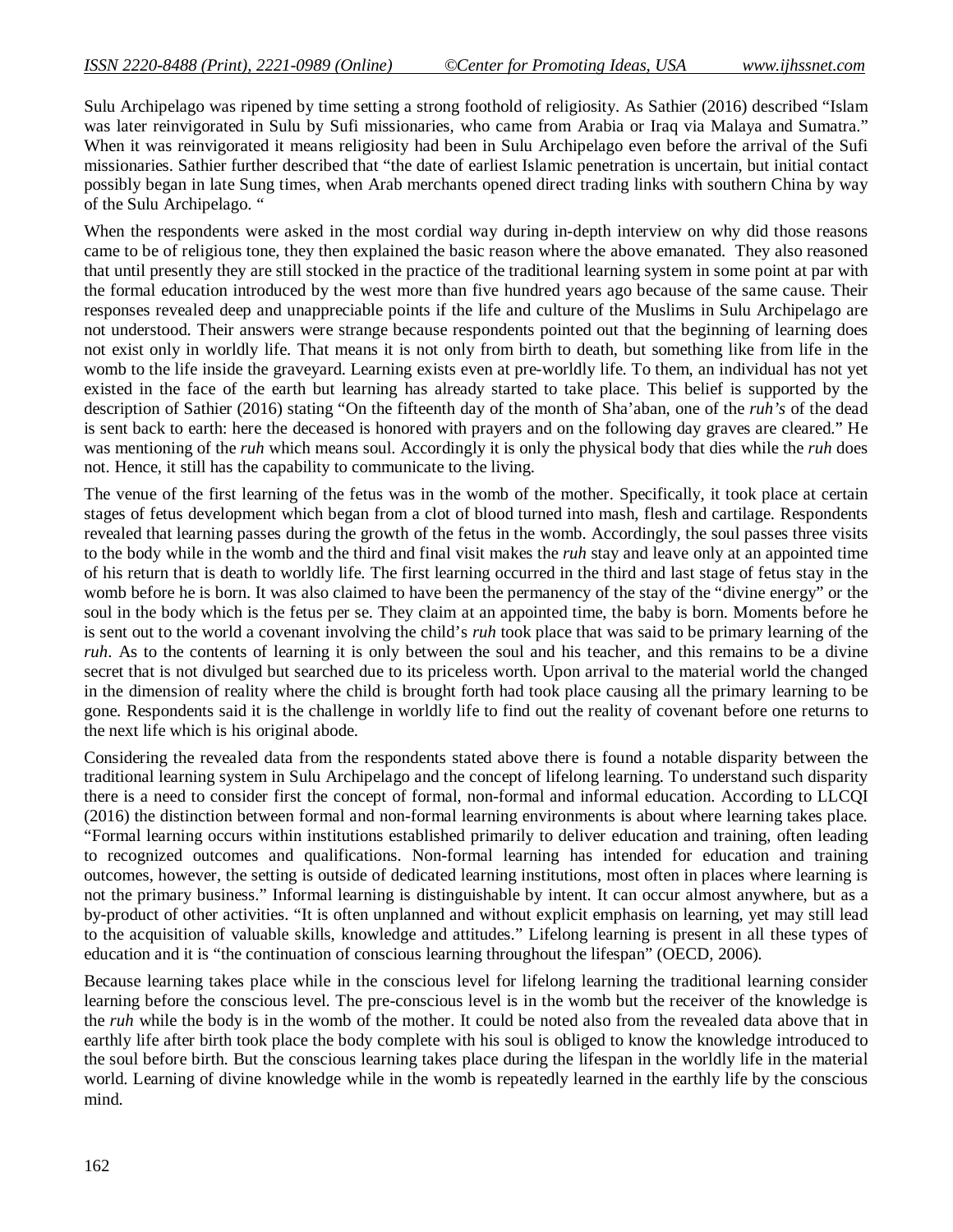Therefore, learning in traditional learning system in regard to this subject is of two levels such as in the unconscious level of the mind but in the conscious level of the *ruh* and in the conscious level of the mind but in the unconscious level of the *ruh*. The learning refers to learning in the pre-worldly life and in the worldly life respectively.

### **3.2. Major Contents of Traditional Learning System**

Practically everything in the face of the earth hidden and manifest is content of traditional learning system as claimed by the respondents because it is in reality life by itself. Informally, the Traditional Learning System has contents which may be learned at any time within the lifespan of a person. This is not organized as in formal education and one's exposure depends on the interest of the learners what knowledge interests them. Among the major areas but not limited to, as sought by the learners are in the table below.

Basically at the school age of a child but not limiting the adult the first content being studied is the reading of Arabic alphabet. It is a non-formal part of traditional learning. This must not however be misconstrued with madrasa similar to non-formal education described by AIJC (2011) as "traditional or weekend madrasa**.** Instruction is basically religious. It is considered as non-formal education due to its characteristics: (a) classes are held on Saturdays and Sundays only or days agreed upon by the teacher and the students/pupils; (b) it does not have a formal curriculum; (c) it is non-graded and may have multi-age grouping; and (d) it only requires its teachers to be graduates of madrasa or to be an *imam* (Muslim religious leader)." This type of madrasa is doom in failure. Muhamat, R., Guleng, M.P, and Hj Aini, Z. (2015) concluded that "madrasa graduate of secondary curriculum (Thanawi) could not proficiently use the Arabic language, much less understand it and that their training in these Islamic schools hardly benefitted them in practical ways." The learning of reading of the Arabic alphabet referred to in this discussion is that one described by Quiling, M.S., (2006) which is *"Pangadji ha lihal* is home-based *Qur'an* and values education, while in the more formal village-level is *madrasa*, instruction is very similar to religious catechetical school." It is done through reading of the Islamic holy book, the Qur'an. Sarifah Samporna on ALIVE program said "it is important for our Muslim children to learn the language of the Holy Qur'an and the beliefs and values system of our religion," (Mukherjee, V. D., 2007).

At some point in time they then learn the knowledge of purification. It is a highly philosophical knowledge pertaining to the cleansing of the body, the soul, the heart and the mind of the person. According to the respondents such knowledge is embodied with various techniques backed up with proofs and evidences for one to determine his success in the purification process. The learner shall be able to distinguish whether purification has happened or not. It is to their belief that every effort towards adoration of the Lord and salvation of the self could not gain acceptance if one performing such is not purified. It is for this reason that purification to the belief of the learners is the most basic and the most important content to learn. The knowledge of purification in its impact on the learners according to the respondents will dramatically and tremendously change the personality, behavior and attitude of a practitioner. The example provided by the respondents in their explanations cited one who do murderous acts but completely managed changed in his life to become most pious, refined, patient, and a lover of creation.

It is in here when the respondents insisted that the purpose of seeking knowledge is not to be most high in the affairs of the world but to realize the purpose for which life was created. The world will be chaotic if this basic knowledge is not learned being the very foundation of existence. For them the very foundation of the knowledge that will impact change on the person and then to the community and the whole society in general begins from purification of oneself. It is the basic consideration of the Traditional Learning System. Once a person has knowledge and has given importance to his purpose of being a creation then it is where he is complete and controlled. It is a control in doing undesirable activities in the face of the earth that is realized. According to respondents the scientists possess wasted efforts if their knowledge of science is used toward destruction of humanity. They cited the condition of the world today when technology has been so advanced yet keep on advancing more till life is becoming more endangered, and human existence is in constant threat and without assurance. Having unpurified mind conflict reign on everybody and there is no peace of mind. To the respondents all of these are attributed to the un-cleaned and unpurified mind, body and soul of the person.

The third content the respondents presented the "*tinggong sambahayang*." It is meant how to perform ritual prayers. It is the basic requirement to a Muslim to learn how to perform ritual prayer being one of the pillars of Islam. Another content is the "*pangadji sarah*" or the knowledge of the divine law.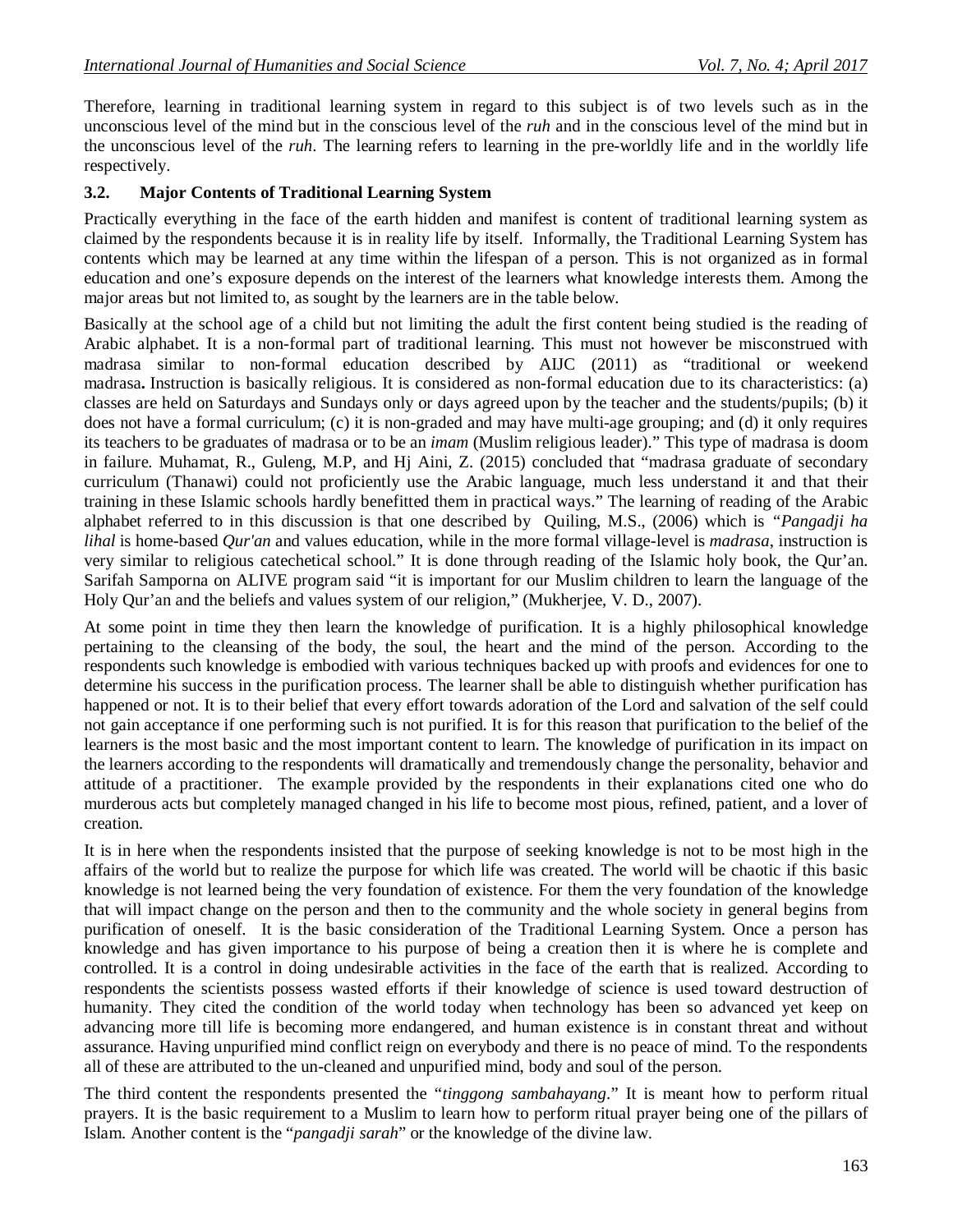To the respondents it is learning the knowledge that comes forth from God that is consistent with nature. It is supposed to be the law that governs all kinds of human acts in the face of the earth. The law governs practically everything in this world. In this law however they emphatically said that it is connected to the divine. The life is governed by the law that has multifarious effects in the life hereafter. Hereafter life is actually the most concerned and important matter to the learners of Traditional Learning System.

The knowledge of *"usuluddin*" or the history of religion is more appropriately described as the history of creation. The respondents claimed that "*usuluddin*" presented the idea of how everything came to an order. They presented the knowledge to have begun from the discourses of nothingness or emptiness to the realm of the smallest particle of an atom. In this philosophy, in between them are the spiritual and the material worlds where everything exist in both hidden and manifest. They likewise insisted that blindness in the knowledge connecting both worlds render an individual ignorant about the reality of life. For this reason *Ahadith* says "seek knowledge from cradle to the grave" because "even if all the leaves of the trees shall be turned into a paper and the ocean shall be turned into an ink, they cannot contain the knowledge of the Creator."

The knowledge of "*tawhid"* according to respondents is all about craving for the understanding of the oneness of the Creator. The "Oneness" explained by them came in several forms and conditions. For example they famously claimed in this philosophy that everything is both detached and connected at the same time to the existence of God. That everything is connected as one be it in the heavens and in the earth. That God is omnipresent in everything and therefore nothing escapes God.

One of the most challenging and almost unacceptable claims of the respondents is the concept of the presence of God in the human existence. That is "knowledge of the hidden-ness of God in human being." Learning the hidden-ness of God in the person is considered *"shirk'* or polytheism by many Muslim scholars. The concept of *"Shirk*" is belief in something out of ignorance to putting partner or any association with God. Respondents claimed that this knowledge is similar to a strand of a hair divided seven times and one of those parts is as thin as one to get *shirk* and face destruction.

The other major knowledge the learners sought to study is the "*janjimo ha lawom pa kaw sin sahaya isuk-isuk sin kalima*" or the "covenant while you are within the light in the nucleus of *Kalima*."The respondents have the belief that there was a teaching-learning condition taking place while a baby was still in the light within the womb of his mother. They claimed this to have happened a moment before the mother gives birth. The teaching-learning situation happened between the soul and his Lord. While this knowledge is sought in the earthly life the respondents maintained that learning started there. And the soul and the body are one to have learned.

Finally, the last major component of learning presented by the respondents is the *"pagkausog*" or "invulnerability and invincibility." They have the belief that man can learn the many secrets of becoming invincible and invulnerable. The purpose of this art of knowledge is to be free from any form of harm be it the fierce of biting animals, strength of a bullet, destruction of black magic, heat of fire, destructions from storms, and many others.

#### **3.3. Application of the Process in the Actual life of the Learners**

A narrative description of the processes how traditional learning system is applied among the adherents is presented. During the discussion with the respondents, they explained the way how the traditional learning system applies in the actuality. It was found out that the process of exposure to learning system was in the most natural way. The learning goes with the actual life of a child until he grows old. While doing everyday life activities the learning goes with it and going to a *guro* to learn a certain type of knowledge is dependent on the wishes of the learner. There is no structure but the emphasis is on the practice. Once the knowledge is transmitted to an individual it depends on him whether he will practice such knowledge or not.

There is neither age requirement nor any age limit in learning the contents of traditional learning. At times knowledge comes forth and transferred to another person out of accidents. There is no specified venue of teaching-learning activities. Except for the child who will begin to learn how to read Arabic letters, no time and venue is required and not restricted as in formal education. After the *tammat or* completion of reading lessons, the child has the option to stop and wait for his adolescence then proceed again to the learning of another kind or branch of knowledge. Semblance of traditional learning in Sulu archipelago has traces to "African, Asian and Arabic cultures that have all emphasized vertical articulation, or the need for people to learn continuously from childhood to adulthood, as individuals and societies change." (Anonuevo, C.M., 2006)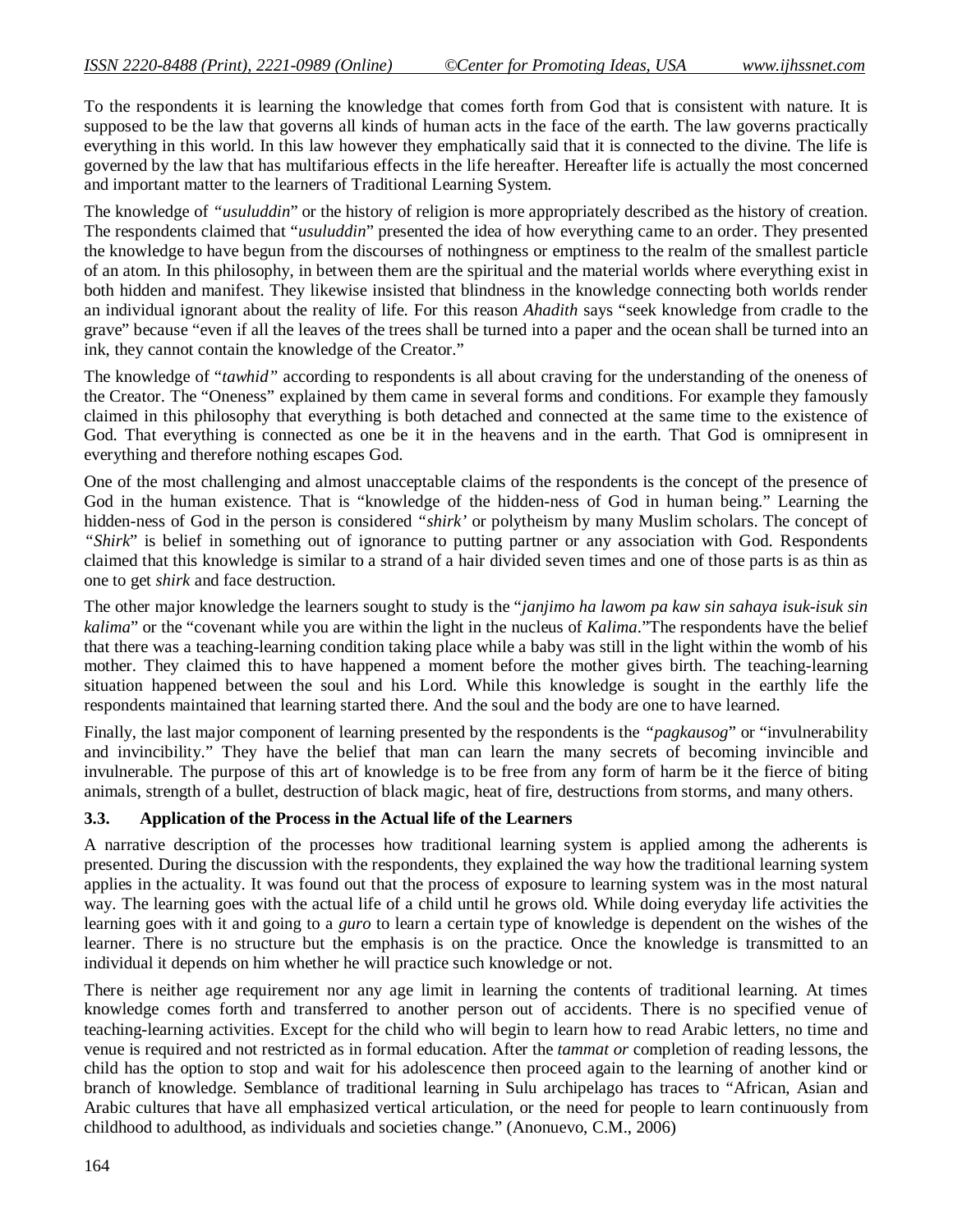There is neither structured level nor hierarchy, neither confirmation of degree nor issuance of certificates, because learning in traditional learning system is life itself. The teaching-learning process however does not end in conscious life. It is continued until the unconscious life that is when the person is already dead. His death is not death per se but believed by the traditional learners as transfer of abode. They believe that even if the soul has separated from the body still the body could hear, see, and feel the worldly inflictions on him, The only absent is the will to move and speak. By this they said the last teaching is when a man is lead to his grave and the last teachings and advises are read to him immediately after burial called the *"turkin*."

Regarding the subject matters that pertain to any branches of discipline such as the study of science, technology, environment, social economics and more of modern formal education they have considered it as the support to the life of mankind. It is not the real purpose of the creation of men. It must be something else which is divine. Those branches of knowledge are created to make men search for it in order to make their life better in this world. In the finality, the purpose of learning in their traditional learning is to find the real purpose of the creation of humanity.

# *4. Conclusion: Concept of Lifelong Learning and Traditional Learning System*

"Lifelong learning may be broadly defined as learning that is pursued throughout life: learning that is flexible, diverse and available at different times and in different places. Lifelong learning crosses sectors, promoting learning beyond traditional schooling and throughout adult life." (LLQCI,)

Based on the data above discussed, there is not much difference between the concept of lifelong learning and the traditional learning system in Sulu Archipelago. Both recognize formal, non-formal and informal learning. What they only differ is in some extension recognized by the Traditional Learning System beyond the context of lifelong learning. Lifelong learning gives emphasis to the learning from birth to death. Learning takes place in a conscious level of man which he acquires at the time he is born up to the time he dies. In other words, the learning happens only during his life span in the earth. The traditional learning system on its part gives considerations to the life before birth and that is from the mother's conception of a child inside her womb. But the learner in this stage is the *ruh* as presented by respondents. This area is more of a spiritual sphere of explanation of learning. The next or the second level of learning is the life in this world that begins from birth and ends in death.

On this part it has similarities to some attributes of progressive education such as "community is an extension of the classroom; knowledge is constructed through play, direct experience, and social interaction; intelligence is recognized as varied, includes the arts, and is measured in real-life problem-solving." (NAIS, 2012). This part is the concern of lifelong learning. The third level of traditional learning system is the learning that occurs after death shortly after a man is buried to the ground and it is called *"turkin."* The dead body is believed by the traditional learners to have the capacity to hear, see, and feel through the power of his soul that does not actually die. Therefore, to them he has still the capacity to learn. In *"turkin"* the body represented by the soul is reminded or taught about some divine secrets and the condition of his new life in the grave. What is significant in traditional learning is the emphasis on linking or connecting life in this material world and the life after death from this world. This concept teaches that life before birth, life after birth and life after death are joined and connected. And so they postulates that unless the link of the manifest world and the hidden which is the life hereafter is taught, believed and connected to its original purpose of creation men will always succumb into temptations and the evil of the material world because one's animal nature will always rule him. Hence, peace can never be achieved by mankind.

### *5. Tables and Figures*

**5.1. Dimension of Lifelong Learning**

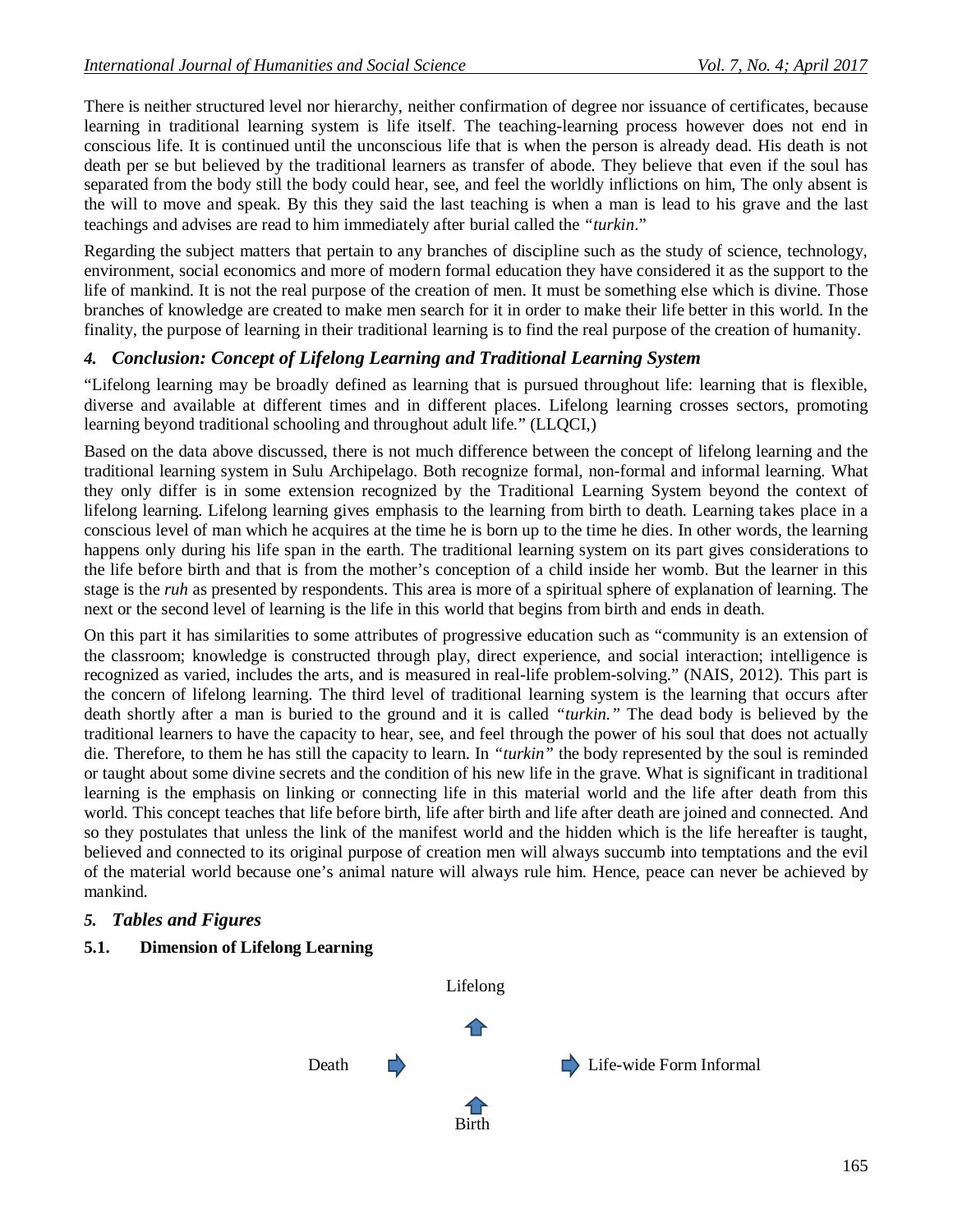### **5.2. Criterion Reference**

| <b>Criterion Reference</b>                                      |                                   |  |         |
|-----------------------------------------------------------------|-----------------------------------|--|---------|
| Engage in teaching activities in TLS                            | Regardless of age,                |  | gender, |
| Al least one year of exposure in TLS                            | educational attainment, and civil |  |         |
| Residents of Sulu Archipelago                                   | status                            |  |         |
| Belong to the four tribes living in Sulu, Basilan and Tawi-Tawi |                                   |  |         |

#### **5.3. Reasons of the Respondents for Continuously Adhering to the Traditional Learning**

The respondents when asked regarding their reasons for continuously studying traditional learning their common answers resulted to the descriptions in the table below:

| Common Reasons for continuously adhering to the traditional learning system |                                                                  |  |  |
|-----------------------------------------------------------------------------|------------------------------------------------------------------|--|--|
| <b>Reasons in Tausug Language</b>                                           | <b>Translations to English</b>                                   |  |  |
| Balik sin Quran                                                             | Memorize the Qur'an                                              |  |  |
| Tungbas                                                                     | Reward for learning                                              |  |  |
| Maksud pa ilmoh sumannang in dan pa                                         | Intent to learn the knowledge to ease the road to paradise       |  |  |
| sulgah                                                                      |                                                                  |  |  |
| Buntol sin pangarap pa tuhan                                                | Seek straight path to the realm of Creator                       |  |  |
| Hadith sin rasul nagdaak umingat sin ilmo                                   | A narrative of the prophet advised to learn knowledge from       |  |  |
| daing ha panagnaan sambil pa                                                | beginning to end (The beginning referred to here is the          |  |  |
| kahinapusan sin kabuhi                                                      | beginning of conception while in the womb)                       |  |  |
| In Ilm dan pa sulga subay lawagon daing                                     | Knowledge is the road to paradise that must be searched from     |  |  |
| ha panagnaan sambil pa hinapusan                                            | the beginning up to the end of life                              |  |  |
| Wajib in manuntot ilmo daing ha                                             | An obligation to learn knowledge from beginning to end           |  |  |
| panagnaan sambil pa hinapusan                                               |                                                                  |  |  |
| Pahala hi tungbas sin tuhan                                                 | Rewards to be granted by God                                     |  |  |
| Usalun hipag paluhay sin labayan pa                                         | Use it as knowledge to ease the way to paradise                  |  |  |
| sulgah                                                                      |                                                                  |  |  |
| Dan pa sulga in ilmo                                                        | The way to paradise is knowledge                                 |  |  |
| In katan maksud sin pagguro diy pasalan                                     | All the intent of learning here is because of the life hereafter |  |  |
| sin ahirat                                                                  |                                                                  |  |  |
| In maksud tood sin pagpangadji supaya                                       | The purpose of learning (in traditional learning system) is to   |  |  |
| dih malawah ha pagtuhan. Pasal in                                           | maintain knowledge about God, So that it will not get lost.      |  |  |
| manusiyah maingat magtuhan in adlaw                                         | Because one who knows the knowledge about Him will have          |  |  |
| ahirat niya kasanyangan                                                     | peace in his life hereafter.                                     |  |  |

**5.4. Major Contents of Traditional Learning System**

| <b>Major Contents of Traditional Learning System</b>       |                                                                  |  |  |
|------------------------------------------------------------|------------------------------------------------------------------|--|--|
| <b>Translations to English</b><br><b>InTausug Language</b> |                                                                  |  |  |
| Umingat mamassa sulat arabic                               | Learning to read Arabic Alphabet                                 |  |  |
| Kasutsihan Jahir iban batin                                | Purification of the manifest and the hidden must be the first to |  |  |
| Munamuna tood ingaton                                      | learn                                                            |  |  |
| Tinggong sambahayang                                       | Practice of ritual prayer                                        |  |  |
| Pangadji Sarah                                             | Knowledge of divine law                                          |  |  |
| <b>Usuluddin</b>                                           | History of religion as the history of creation                   |  |  |
| Tawhid                                                     | Knowledge on the Oneness of God                                  |  |  |
| Ingatun in kabatin sin tuhan doon kaymo                    | Knowledge of the hiddenness of God in human being                |  |  |
| Janji mo ha lawom pa kaw sin sahaya                        | Covenant while you are within the light in the nucleus of        |  |  |
| isuk-isuk sin kalima                                       | Kalima.                                                          |  |  |
| Pagkausog                                                  | Invulnerability and invincibility                                |  |  |